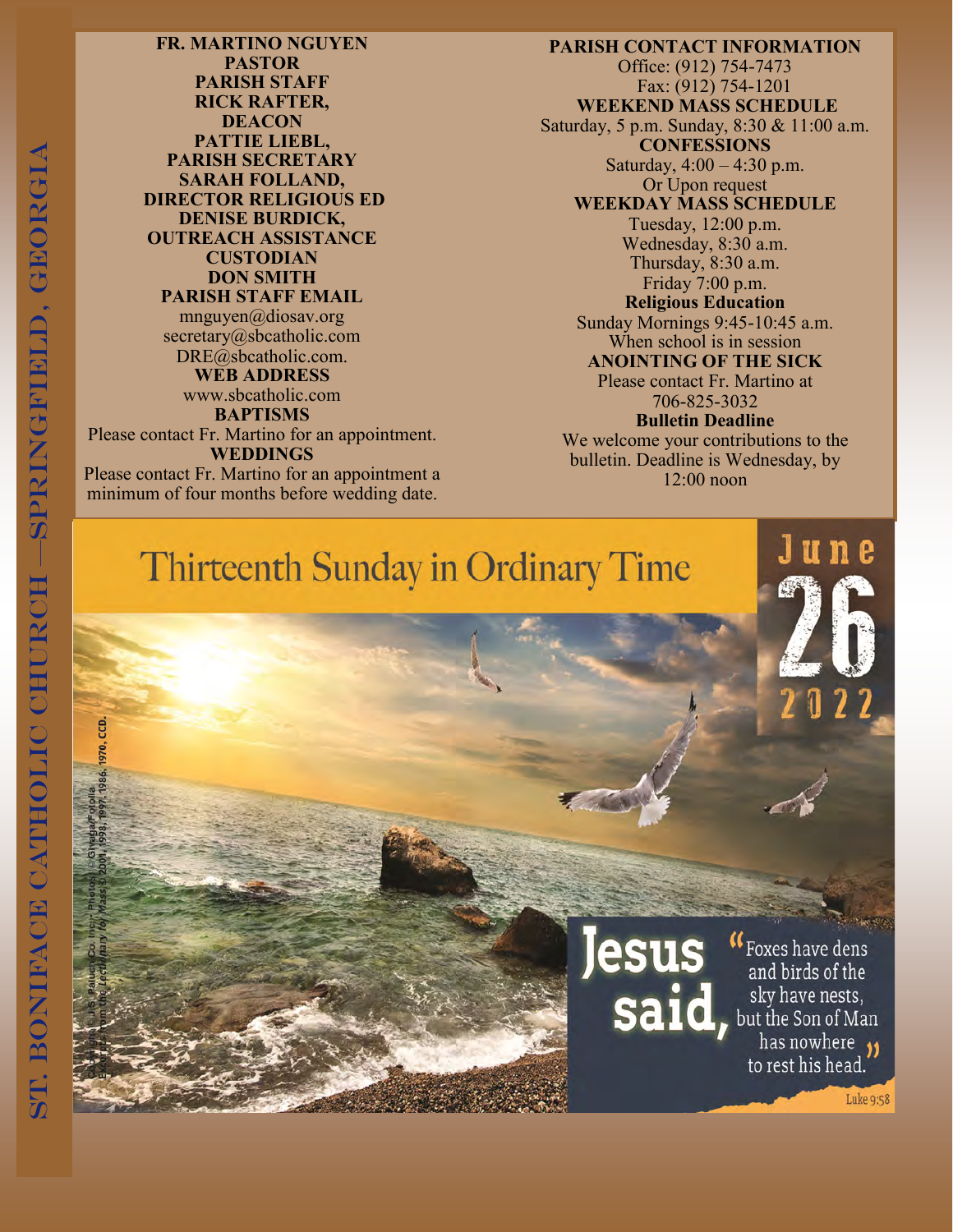## June 26, 2022 Thirteenth Sunday in Ordinary Time

What does it mean to follow lesus? The Gospels show us that Jesus called each person individually, recognizing the things that stood in the way for each. He looked into the person's heart and saw the true desires of the person standing before him. Each of us experiences Christ's call uniquely as the persons we are. For some, following requires us to take stock of our lives and let go of the obstacles that keep us from the



way of true discipleship. For others, the call may lead us to deepen the way that faith directs our lives, with more intentional time in prayer, regular participation in Mass, renewed attention to family, involvement in our parish, or new acts of service.

## **BE READY**

It is easy to say we want to follow Jesus, yet most of us feel competing desires that stand in the way of discipleship. We may be distracted by the constant swirl of activity so prevalent in our surrounding culture; we might be lured by worldly wealth and the status that often accompanies it; we may simply be comfortable with the way things are and find it difficult to risk changing anything. In today's Gospel, Jesus makes it clear that we must stop putting off making the changes that will bring us closer to him and to God's way of life. We must trust in the Lord, knowing that what he most deeply desires is that we be close to him. If you encountered Jesus today and said you were ready to follow him, what would he see in your heart, what obstacles or hesitations would he perceive? Go to Jesus in prayer this day. Listen to him say, "Follow me." Prayerfully place your life in the Lord's hands and be ready to follow.

Today's Readings: 1 Kgs 19:16b, 19-21; Ps 16:1-2, 5, 7-8, 9-10, 11; Gal 5:1, 13-18; Lk 9:51-62

## 26 de junio de 2022 **Decimotercer Domingo** del Tiempo Ordinario

¿Qué significa seguir a Jesús? Los evangelios nos muestran que Jesús llamó a cada persona individualmente, reconociendo las cosas que se interponían en el camino de cada uno. Miró en el corazón de la persona y vio los verdaderos deseos de la persona que estaba ante él. Cada uno de nosotros experimenta la llamada de Cristo de forma única, como personas que somos. Para algunos, el seguimiento requiere

que hagamos un balance de nuestras vidas y dejemos de lado los obstáculos que nos alejan del camino del verdadero discipulado. Para otros, la llamada puede llevarnos a profundizar en el modo en que la fe dirige nuestras vidas, con más tiempo intencionado de oración, participación regular en la Misa, atención renovada a la familia, participación en nuestra parroquia o nuevos actos de servicio.

# **ESTAR LISTO**

Es fácil decir que queremos seguir a Jesús, pero la mayoría de nosotros sentimos deseos contrapuestos que se interponen en el camino del discipulado. Puede que nos distraiga el constante torbellino de actividad que prevalece en la cultura que nos rodea; puede que nos atraiga la riqueza mundana y el estatus que a menudo la acompaña; puede que simplemente nos sintamos cómodos con la forma en que están las cosas y nos resulte difícil arriesgarnos a cambiar algo. En el Evangelio de hoy, Jesús deja claro que debemos dejar de posponer los cambios que nos acercarán a él y al estilo de vida de Dios. Debemos confiar en el Señor, sabiendo que lo que más desea es que estemos cerca de él. Si hoy te encuentras con Jesús y le dices que estás dispuesto a seguirle, ¿qué vería él en tu corazón, qué obstáculos o vacilaciones percibiría? Acércate a Jesús en la oración de este día. Escúchale decir: "Sígueme". Pon en oración tu vida en manos del Señor y prepárate para seguirle.

Lecturas de hoy: 1 Re 19:16b, 19-21; Sal 16 (15):1-2, 5, 7-8, 9-10, 11; Gal 5:1, 13-18; Lc 9:51-62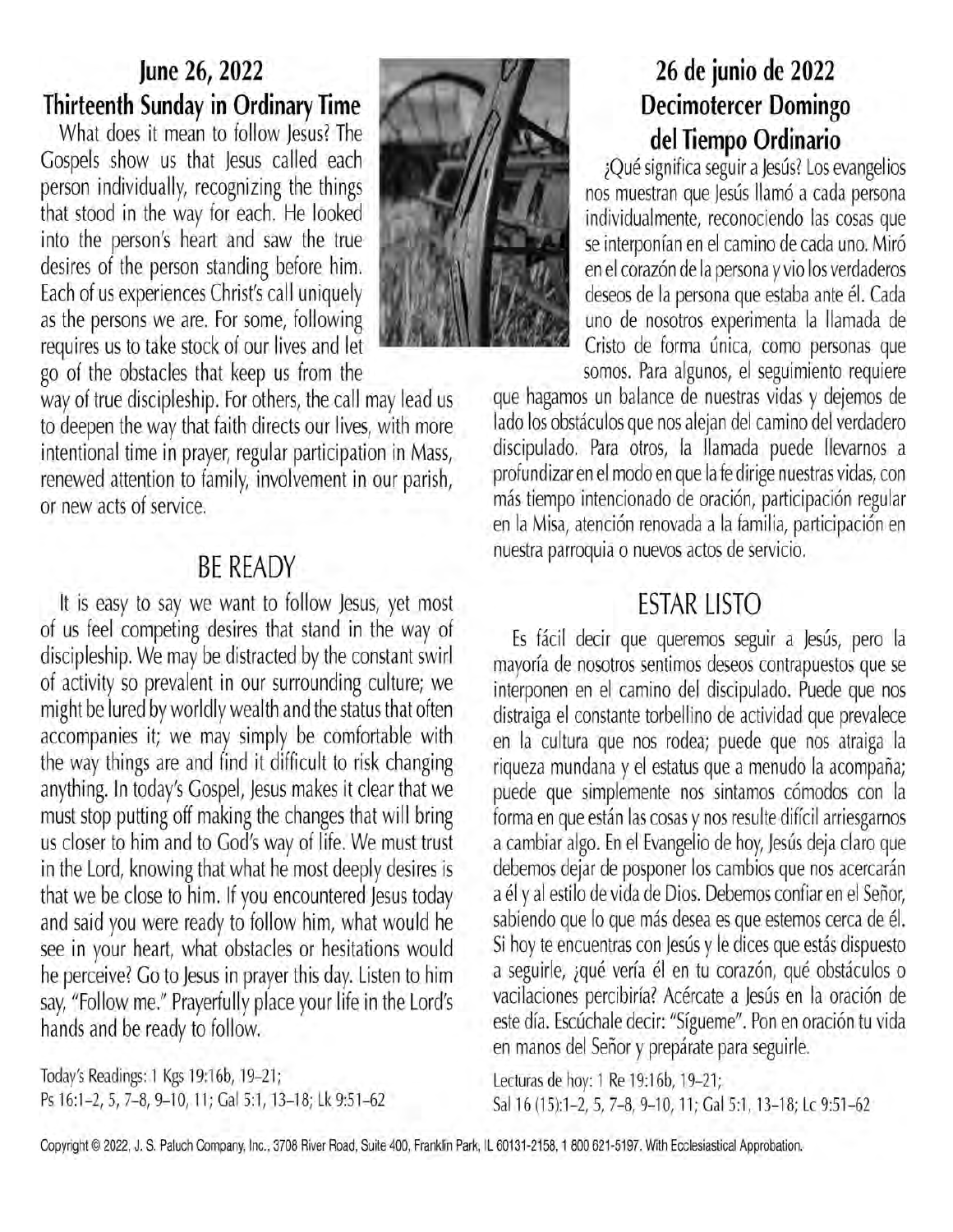

### *June 26, 2022-13th Sunday in Ordinary Time "For you were called to freedom, brothers and sisters. But do not use this freedom as an opportunity for the flesh; rather serve one another through love." Galatians 5:13*

We like to celebrate that we are free to "live the good life." We can do what we want, anytime we want, with no regard for laws. But, Jesus calls us to a different kind of freedom. St. Paul reminds us that by imitating Jesus we are freed from becoming a slave to our own self-interests and desires, so that we can serve one another. We are free to share our gifts and promote God's work on earth to glorify His name and not honor ourselves.

*26 de junio de 2022-13o Domingo del Tiempo Ordinario Hermanos, Dios los ha llamado para ser libres, pero no permitan que la libertad sea una excusa para dar rienda suelta a sus pasiones. Mejor ayúdense por amor los unos a los otros. -Gálatas 5:13*

Queremos celebrar que somos libres para "vivir la buena vida". Podemos hacer lo que queramos, en cualquier momento, sin respeto a las leyes. Mas bien, Jesús nos llama a una clase de libertad diferente. San Pablo nos recuerda que al imitar a Jesús nos liberamos de transformarnos en esclavos de nuestros propios intereses y deseos, de manera que podamos servirnos los unos a los otros. Somo libres de compartir nuestros dones y promover la obra de Dios en la tierra para glorificar Su nombre y no para honrarnos a nosotros mismos.

## **DISCIPLESHIP'S COSTS**

In today's first reading, God tells the prophet Elijah to prepare Elisha to succeed him. Succeeding Elijah will be no easy task; he has spent his life facing threats from the kings he has confronted about their infidelity to the God of Israel. The psalm illustrates the emotional and spiritual distress that the prophets' steadfast faithfulness to God brought them. Paul's description of the Christian's freedom from the law as opposed to "the desire of the flesh" puts this struggle at the very heart of Christian identity. The reading from Luke's Gospel recounts Jesus' decision to journey toward Jerusalem, where he knows he will meet his earthly fate. Following Jesus—like succeeding Elijah as prophet—will now become more difficult. Unlike his calls to the first disciples, Jesus encounters those who are not ready or are not strong enough to journey with him.

Copyright © J. S. Paluch Co.

## **SAINTS AND SPECIAL OBSERVANCES**

- Sunday: Thirteenth Sunday in Ordinary Time
- Monday: St. Cyril of Alexandria
- Tuesday: St. Irenaeus

Wednesday: Ss. Peter and Paul

- Thursday: The First Martyrs of the Holy Roman Church
- Friday: St. Junípero Serra; Canada Day; First Friday

Saturday: First Saturday; Blessed Virgin Mary

#### **Pray for the Sick-***Lift them high on eagles wings, fill their minds with your truth and cover their hearts with hope. .*

Howard App, Owen Austin, Alan Baker, Ameila Boyd, Garrett Brant, Toni Brisendine, Kaye Brown, Denise & Joe Burdick, Mona Burnham, Fernando Carreras, Andy & Kathy Chester, Brent Cornwell Family, Crystal Christiansen, Richard Culberson, Lenny & Rose Danielewicz, Bill Edwards, Dawn Erickson, Mark Erickson, Don Exley, Cindy Fancher, Cindy Forte, Cecelia Gadomski, Tommy Hall, Marty Haloda, Chip Harris, Ruthann Hein, Rebekah Hess, Jordan Hill, Jean Lafond, Josette Lafond, Yvan Lafond, Peter Giammaria, Lee Gobrogge, Marvin Hughes, Trent Jones, Pat Jordan, Wendy Karpowicz, Billy Kelley, Kaycee Kessler, Nick Knight, Nicole Knight, Janice Kosek, Linda Liebl, Rosa Lewis, David, Henry & Loretta Matzdorf, Mary Susan McAndrews, Corrine McCumber, Don Mickey, Bryan Milne Sr., Joyce Mixson, Jaxon Morales, Jon & Linda Morgan, Millie Morris, Cecelia Morse, Lorraine Nessar, Roy & Mildred O'Connor, Ken Otto, Larry Page, Mary Lu Paulson, Matthew Pickett, Melanie Pitingaro, Ronnie Proveaux, Kate Radonavich, Destiny Rahn, Loretta Reilly, JoAnn Skorich, Ann Shuman, Angel Smith, Tim Strickland, Ann Sweatt, Warren Sweatt, Ken & Joyce Tyson, Susan West, Sheila Whitehead, Tripp Whitten, Schanecy Wilmot, Edward Wonnick, Wynn Family, Jon Zinck

*We pray for those that serve in our military. Prothe We pray for those that serve in our military.* 1 *the men and women in uniform,* **SALES AND STREET** *strengthen them in their trials. Give them courage to face the perils which beset them; and grant them a sense of your abiding presence wherever they may be, through Jesus Christ our Lord. -*CW5 Scott Durrer, MSGT Brian Lafond, A1C Aubriana Butchko, SFC Steven Liebl, PVT Dylan Dickerson, SR Christopher Meinert, SSGT Patrick Gleaton, PFC William Bland, PFC Dalen Baldwin, ENS Sean Garrett, LTJG Riley Garrett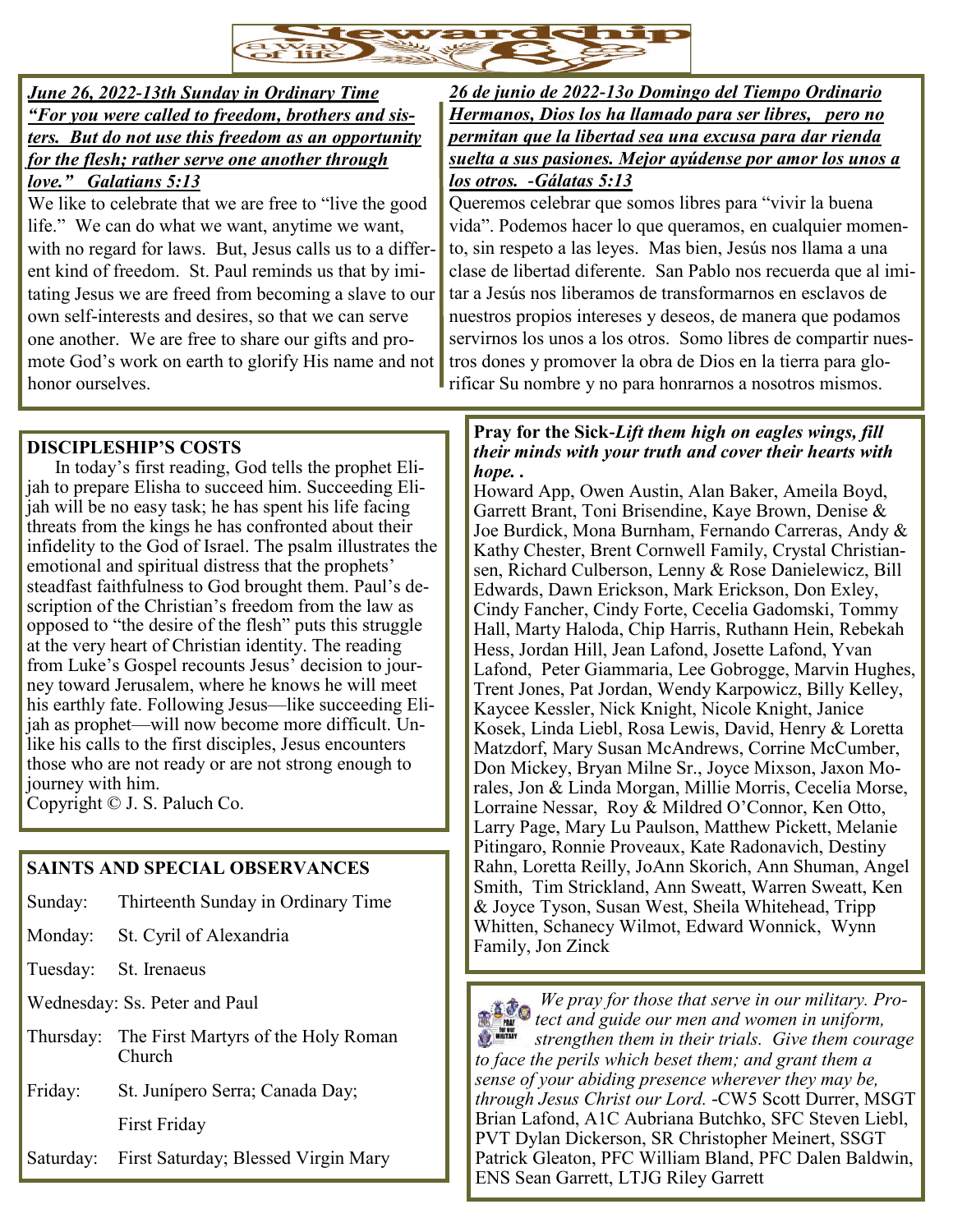#### **Weekly Collection with YTD figures Week of – June 19-June 25, 2022**

| Offertory/Online Collection             | \$5,398.52   |  |
|-----------------------------------------|--------------|--|
| <b>YTD Offertory Collection:</b>        | \$335,098.71 |  |
| Bills Paid this week:                   | \$3,705.09   |  |
| Bills Paid to Date:                     | \$330,046.06 |  |
| <b>Building Fund Collection:</b>        | \$1,035.00   |  |
| <b>YTD Building Collection:</b>         | \$73,445.60  |  |
| <b>Special Project Donations:</b>       | \$4,729.09   |  |
| <b>Catholic Annual Appeal</b>           |              |  |
| Goal: \$30,827                          |              |  |
| Total Given: \$32.763.25                |              |  |
| Total Donors: 103                       |              |  |
| Thank you for your continued generosity |              |  |

| <b>Ministry Schedule</b> |                                   |  |
|--------------------------|-----------------------------------|--|
| <b>July 02</b>           |                                   |  |
| $5:00$ p.m.              |                                   |  |
|                          | AS T Liebl                        |  |
|                          | EM D Avard                        |  |
|                          | L R Smith                         |  |
| $\mathbf U$              | G Hixenbaugh & volunteer          |  |
| July 03                  |                                   |  |
| 8:30 a.m.                |                                   |  |
| AS                       | C Morgan, S Limardo, & C Cordiero |  |
| EM                       | M Heyman                          |  |
| L                        | S Morgan                          |  |
| $\mathbf{U}$             | J Richtman & Volunteer            |  |
| $11:00$ a.m.             |                                   |  |
| AS                       | M Stark, J Howard, & Volunteer    |  |
| EM                       | P Rodriguez                       |  |
| L                        | A Gilstrap                        |  |
| $\mathbf U$              | T Hood, & Volunteer               |  |

| Sunday 06/26    | <b>Mass Intentions</b><br>$+$ Louis & Joseph<br>+Jerry Marciniak |
|-----------------|------------------------------------------------------------------|
| Tuesday 06/28   | ♥Rosalinda Flores                                                |
| Wednesday 06/29 | +Roger Dwyer                                                     |
| Thursday 06/30  | ♥Denise Burdick                                                  |
| Friday 07/01    | +Michael Johnson                                                 |
| Saturday 07/02  | +Paul Lovezzola<br>♥Don Mickey                                   |

## **TODAY'S READINGS**

First Reading — The Lord tells Elijah to anoint Elisha as prophet to succeed him (1 Kings 19:16b, 19-21).

Psalm — You are my inheritance, O Lord (Psalm 16).

Second Reading — Use your freedom in Christ to serve one another through love (Galatians 5:1, 13-18).

Gospel — While journeying to Jerusalem, Jesus speaks of the costs of discipleship (Luke 9:51-62).

The English translation of the Psalm Responses from the Lectionary for Mass © 1969, 1981, 1997, International Commission on English in the Liturgy Corporation. All rights reserved.

## **READINGS FOR THE WEEK**

Monday: Am 2:6-10, 13-16; Ps 50:16bc-23;

Mt 8:18-22

Tuesday: Am 3:1-8; 4:11-12; Ps 5:4b-8; Mt 8:23-27

Wednesday: Vigil: Acts 3:1-10; Ps 19:2-5; Gal 1:11- 20;

Jn 21:15-19 Day: Acts 12:1-11; Ps 34:2-9;

2 Tm 4:6-8, 17-18; Mt 16:13-19

Thursday: Am 7:10-17; Ps 19:8-11; Mt 9:1-8

Friday: Am 8:4-6, 9-12; Ps 119:2, 10, 20, 30, 40, 131; Mt 9:9-13

Saturday: Am 9:11-15; Ps 85:9ab, 10-14; Mt 9:14-17

Sunday: Is 66:10-14c; Ps 66:1-7, 16, 20;

Gal 6:14-18; Lk 10:1-12, 17-20 [1-9]

## **PRAYER OF THE WEEK**

## **Thirteenth Sunday in Ordinary Time**

O God, who through the grace of adoption

chose us to be children of light,

grant, we pray, that we may not be wrapped in the

darkness of error

but always be seen to stand in the bright light of truth.

Through our Lord Jesus Christ, your Son,

who lives and reigns with you

in the unity of the Holy Spirit,

God, for ever and ever.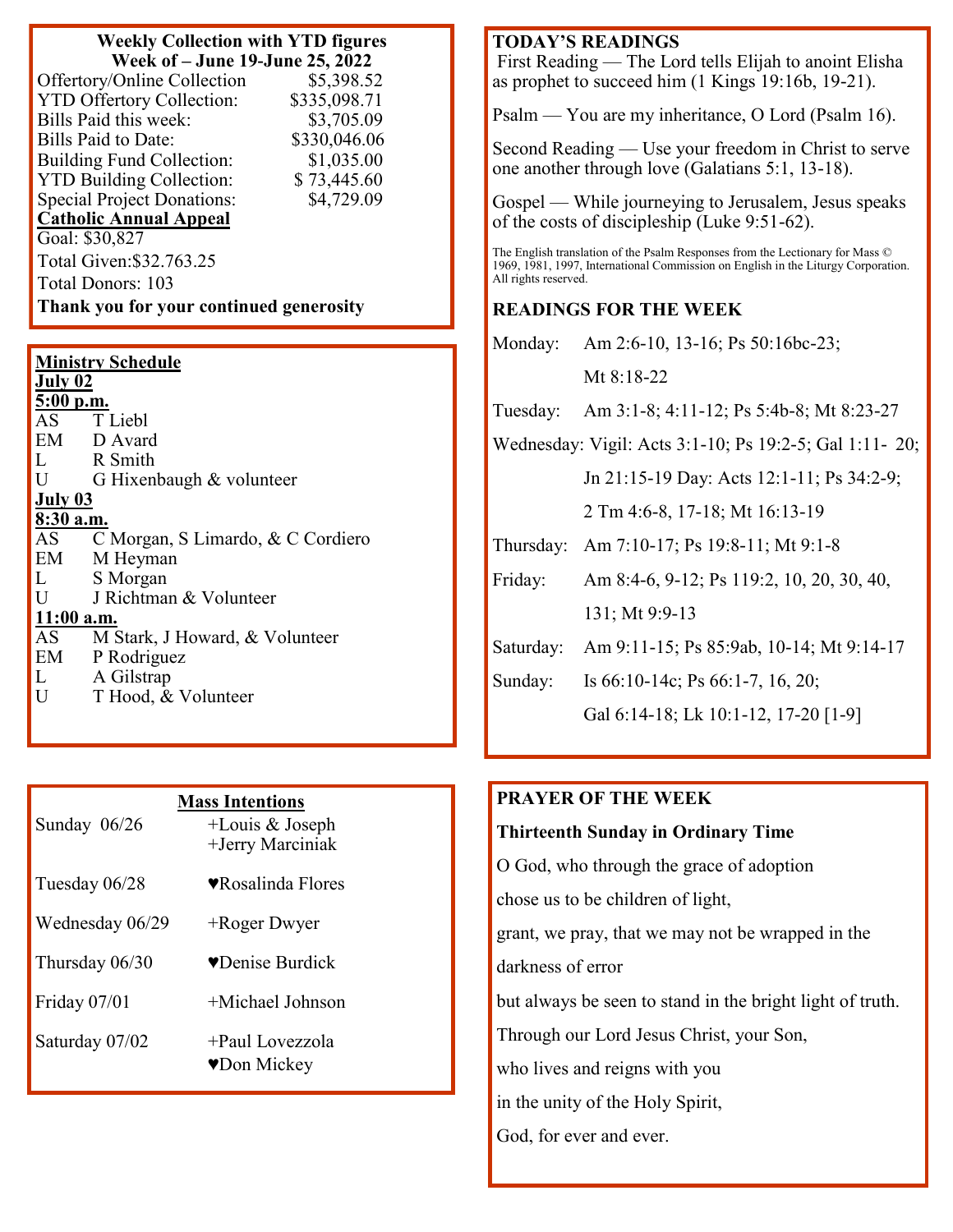#### **Weekly Announcements:**

#### **Faith Formation News**

It is time to register for Faith Formation classes for the 2022-23 school year! We offer classes for students in prekindergarten through 9th grade. Class times are Sundays from 9:45 a.m. to 10:45 a.m. Registration forms, information, and a copy of the schedule are available on the Saint Boniface website at www.sbcatholic.com. It is important to register your students early, so we have time to prepare the classrooms and order books and supplies before the start of classes. Early registration fees are \$25 per student through August 15. Afterwards, registration is \$50 per student. If you have any questions about Faith Formation, please contact Sara Folland at DRE@sbcatholic.com.

### **Job Opening**

St. James Catholic Church and School are seeking a Campus Housekeeping Technician/Coordinator. This is a fulltime position designed to assist the pastor and school principal in maintaining a continuous standard of cleanliness throughout all areas of the church and school buildings. The successful candidate will report to School Facilities Manager and the Church Facilities Manager. The new hire will be hands on and spend most of his/her time physically cleaning the buildings. This individual will also manage part time staff to ensure proper coverage to meet overall expectations of cleanliness. This may include mopping, sweeping, dusting, and picking up trash both in the building and outside on school grounds, and all other duties to maintain cleanliness per our established procedures and schedule. Salary is commensurate with experience and includes a comprehensive benefit package. To make application send a resume with salary history and references to  $MKolbush@stjamessav.com$ .

St. James Catholic Church and School are also seeking part time housekeepers to assist the Campus Housekeeping Technician/Coordinator. To make application send a resume with salary history and references to MKolbush@stjamessav.com

#### **Back-to School-Book Bag, Supplies & Uniform Drive**

The Outreach Committee will once again host the back to school drive for our Effingham County Schools. We are asking for donations of book bags (new or used in good condition), paper, pencils, pens, crayons, scissors, erasers, composition notebooks, index cards, etc. Donations will be accepted July 3rd through July 24th. All donations can be dropped off in the parish office. Donations will be taken to the Effingham County Schools and distributed to the most in need. As always, we appreciate your generous support. Questions, call Pattie in the parish office.

**The VIRTUS Protecting God's Children training** is required for all volunteers and employees in the

Diocese of Savannah. Two sessions are scheduled at St. James Church in Savannah:

July 28th – 6:30pm – 9:30pm

August 23rd – 6:30pm – 9:30pm

Seating is limited and pre-registration is required online. Registration Instructions can be found at https://diosav.org/ how-do-i/register-for-virtus-training, A LAPTOP or DESKTOP is recommended for registration.

#### **Saints Peter and Paul, Apostles (June 29) TREASURES FROM OUR TRADITION**

Today is an exceptional event on our calendar: the regular Sunday of Ordinary Time is eclipsed by a solemnity honoring two saints who didn't spend much time together in their earthly ministry, and who have distinct feasts so they probably don't mind sharing this one. Yet each suffered a similar fate in the same city, Rome, during the persecution of the Emperor Nero. Nero probably ordered the destruction of many of the residential neighborhoods in service to his building projects, and when the homeless began to look for someone to blame for the fires, Nero targeted the Christians. Soon, Peter was crucified, upside down, on the Vatican hill. Excavations (called *scavi*) under the Vatican basilica have proven the authenticity of his burial place near the place of his death. Paul, a Roman citizen, was later granted a swifter execution by sword, and is remembered at a vast basilica on the city's outskirts.

Peter and Paul were just about polar opposites. Peter rough and ready, Paul poetic and polished. Peter carried a burden of regret for his denials, Paul had his own issues with which he struggled. Peter leapt over barriers to go to the Gentiles, Paul strove with and surrendered to the same call. True, they spent very little time together in this life, but the same Spirit filled their hearts and by their witness changed the face of the earth.

—Rev. James Field, Copyright © J. S. Paluch Co.